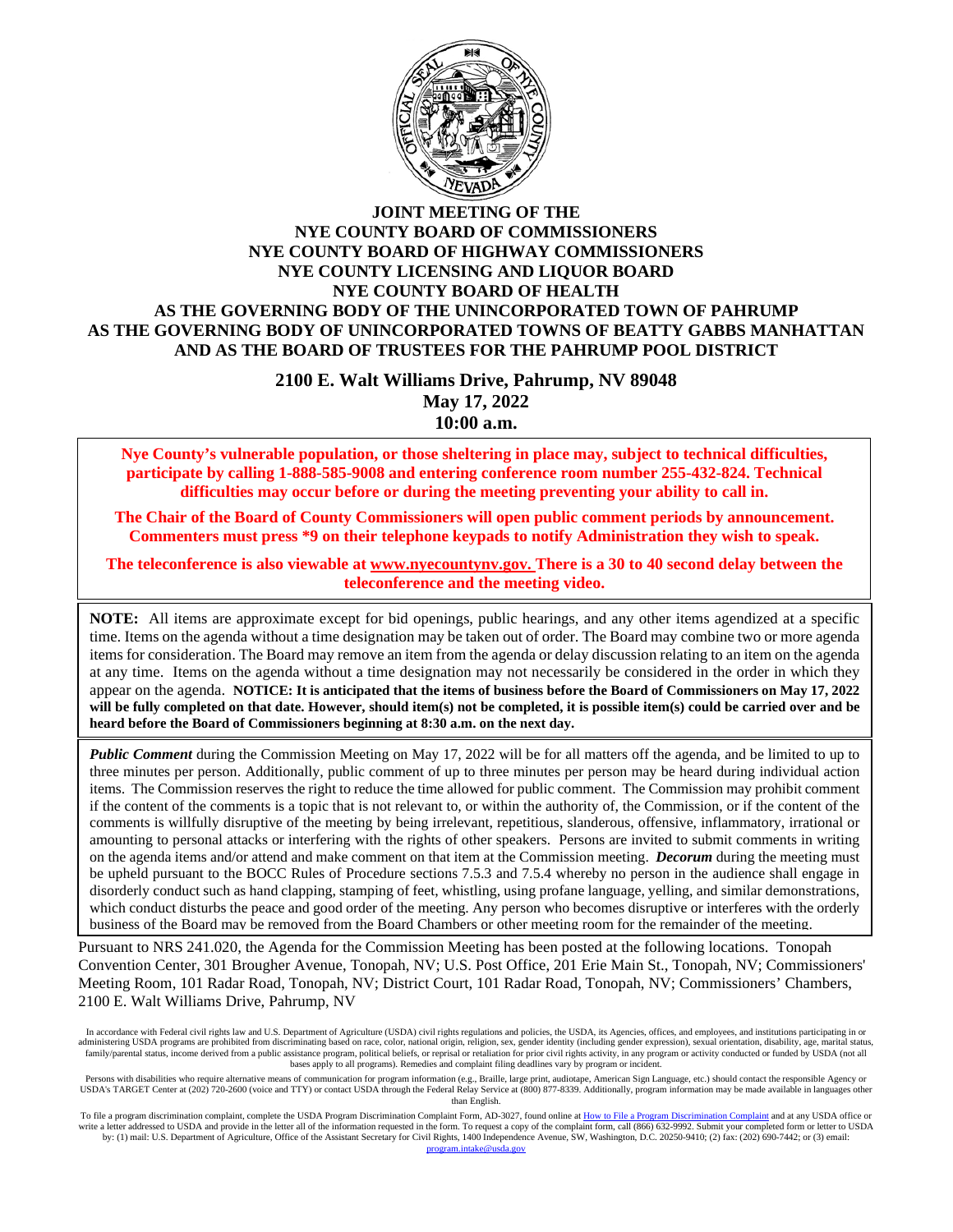# **ITEM # SUBJECT May 17, 2022**

Additional Posting Locations: Amargosa Valley Community Center, 821 E. Amargosa Farm Rd., Amargosa Valley, NV; Beatty Community Center, 100 South A Ave., Beatty, NV; Gabbs Town Hall, 503 Brucite St., Gabbs, NV; Round Mountain Community Center, 650 Civic Dr., Round Mountain, NV

Support documentation for the items on the agenda, provided to the Nye County Board of Commissioners is available to members of the public at the County Manager's Office (101 Radar Road, Tonopah, Nevada & 2100 E. Walt Williams Drive, Pahrump, Nevada) and on the County's website, or by calling Administration at (775) 482-8192

#### **WEBSITE: [www.nyecountynv.gov](http://www.nyecountynv.gov/)**

Special Note: Any member of the public who is disabled and requires accommodation or assistance at this meeting is requested to notify the Nye County Manager's Office in writing or call 775-482-8192 prior to the meeting.

- **1. Pledge of Allegiance**
- **2. GENERAL PUBLIC COMMENT (up to three-minute time limit per person.) Action will not be taken on the matters considered during this period until specifically included on an agenda as an action item (FIRST).**
- **3. Commissioners'/Manager's Comments (This item limited to announcements or topic/issues proposed for future workshops/agendas)**
- **4. Approval of the Agenda for May 17, 2022 (Non-action item)**
- **5. For Possible Action – Emergency Items**

#### **SITTING AS THE BOARD OF COUNTY COMMISSIONERS**

#### **TIMED ITEMS**

- **6. 10:00 a.m.** [Presentation](https://www.nyecountynv.gov/DocumentCenter/View/41068/Item6) of the 3rd Quarter of Fiscal Year 2021-2022 by Hayley Maio, Extension Educator for Southern Nye County and Misha Allen, Extension Educator for Northern Nye County.
- **7. 10:00 a.m. –** [For Possible Action](https://www.nyecountynv.gov/DocumentCenter/View/41069/Item7) **– Continued Public Hearing**, discussion, and deliberation to issue an Outdoor Festival License to Douglas Dubin for the Pahrump Balloon Festival to be held November 11-13, 2022, at Petrack Park, 150 N. Highway 160, Pahrump, NV.
- **8. 10:00 a.m.**  [For Possible Action](https://www.nyecountynv.gov/DocumentCenter/View/41070/Item8) **Public Hearing**, discussion and deliberation on ZCMP-22-3: An application for a Conforming Zone Change to change approximately 82.44 acres from Specific Plan (SP) to 74.03 acres of Rural Homestead (RH-4.5) and 8.41 acres of General Commercial (GC) on property located at 4500 N. Blagg Rd, Pahrump, NV, Assessor's Parcel Number 043-141-12. Harris, Ltd. – Property Owner. Dan Harris – Applicant.
- **9. 10:00 a.m.** [For Possible Action](https://www.nyecountynv.gov/DocumentCenter/View/41071/Item9) **Public Hearing**, discussion and deliberation to abandon and relinquish back to D.R. Horton, Inc. a Delaware Corporation, 5.00 foot of Right-of-Way (ROW) of the interior street ROW's, East Celebrate Ranch Way and North Shaded Canyon Dr. for Assessor's Parcel Numbers (APN) 035-671-06 through 035-671-11, 035-672-02 through 035-672-07, 035-672-10 through 035-672-17, 035-673-02 through 035-673-08, 035-673-11 through 035-673-17, 035-681-01 through 035-681-17, 035-682-02 through 035-682-08, 035-682-11 through 035-682-17, 035-683-02 through 035-683-08, 035-683-11 through 035-683-17, 035-671-02 through 035-671-05 and the portion of the ROW E. Celebrate Ranch Way to be abandoned to the Northern Line of APN 035-671-06, 035- 674-02 through 035-674-12, 035-681-17 through 035-681-19 and the portion of the ROW for N. Shaded Canyon Dr. to be abandoned to the East line of APN 035-681-16, 035-672-01, 035-672-08, 035-672-09, 035-672-18, 035-673-01, 035-673-09, 035-673-10, 035-673-18, 035-682-01, 035-682-09,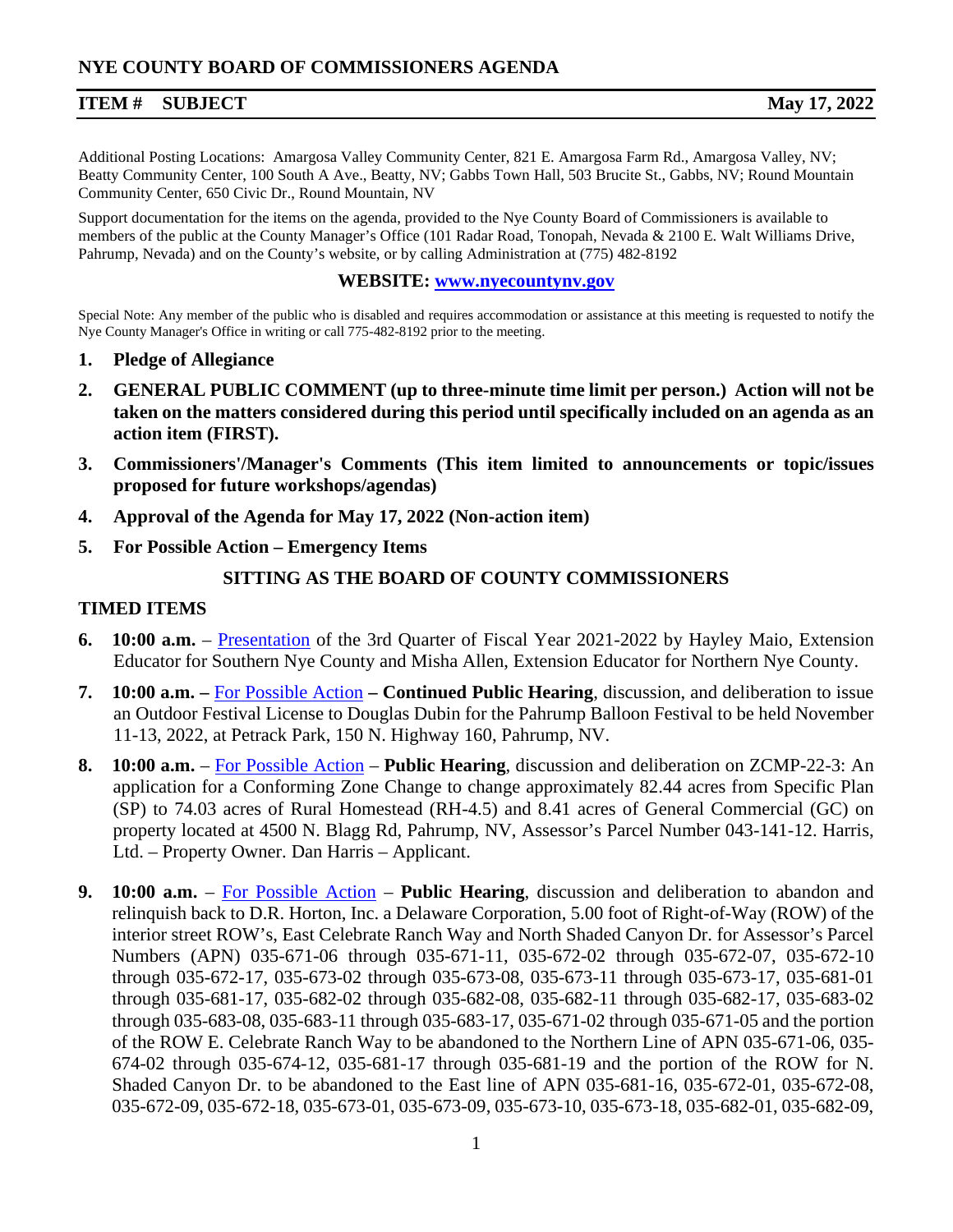# **NYE COUNTY BOARD OF COMMISSIONERS AGENDA**

#### **ITEM # SUBJECT May 17, 2022**

035-682-10, 035-682-18, 035-683-01, 035-683-09, 035-683-10, 035-683-18, 035-671-01, 035-674-01, 035-674-13, 035-681-20 located within the Town of Pahrump, Nye County, Nevada.

#### **SITTING AS THE GOVERNING BODY OF UNINCORPORATED TOWN OF PAHRUMP**

- **10.** [For Possible Action](https://www.nyecountynv.gov/DocumentCenter/View/41072/Item10) Discussion and deliberation to adopt Town of Pahrump Proclamation P2022-01: A Proclamation Recognizing August 7, 2022 as Purple Heart Day in the Town of Pahrump.
- **11.** [For Possible Action](https://www.nyecountynv.gov/DocumentCenter/View/41073/Item11) Discussion and deliberation regarding a request to set a date, time, and location for a Public Hearing to formally adopt the Fiscal Year 2022-2023 final budget for the Town of Pahrump.

# **SITTING AS THE GOVERNING BODY OF UNINCORPORATED TOWNS OF BEATTY, GABBS, MANHATTAN, AND RAILROAD VALLEY**

#### **BEATTY**

**12.** [For Possible Action](https://www.nyecountynv.gov/DocumentCenter/View/41074/Item12) – Discussion and deliberation regarding a request to set a date, time, and location for a Public Hearing to formally adopt the Fiscal Year 2022-2023 final budget for the Town of Beatty.

#### **GABBS**

**13.** [For Possible Action](https://www.nyecountynv.gov/DocumentCenter/View/41075/Item13) – Discussion and deliberation regarding a request to set a date, time, and location for a Public Hearing to formally adopt the Fiscal Year 2022-2023 final budget for the Town of Gabbs.

#### **MANHATTAN**

**14.** [For Possible Action](https://www.nyecountynv.gov/DocumentCenter/View/41076/Item14) – Discussion and deliberation regarding a request to set a date, time, and location for a Public Hearing to formally adopt the Fiscal Year 2022-2023 final budget for the Town of Manhattan.

#### **AS THE BOARD OF TRUSTEES FOR THE PAHRUMP POOL DISTRICT**

**15.** [For Possible Action](https://www.nyecountynv.gov/DocumentCenter/View/41077/Item15) – Discussion and deliberation regarding a request to set a date, time, and location for a Public Hearing to formally adopt the Fiscal Year 2022-2023 final budget for the Pahrump Pool District.

#### **SITTING AS THE BOARD OF COUNTY COMMISSIONERS**

**CONSENT AGENDA ITEMS – These are items that Staff recommends for approval. The Board reserves the right to move any consent agenda item to the regular segment of the agenda should issues arise that need to be addressed. Discussion of any item from the Consent Agenda Items that needs review before a decision is made.** 

- **16.** [For Possible Action](https://www.nyecountynv.gov/DocumentCenter/View/41078/Item16) Approval of the meeting minutes from the joint regular meeting on April 5, 2022, and emergency teleconference on April 11, 2022.
- **17.** [For Possible Action](https://www.nyecountynv.gov/DocumentCenter/View/41079/Item17) Approval of the Elected Official Collection Report regarding fees collected from elected county departments for services rendered by or provided to county citizens.
- **18.** [For Possible Action](https://www.nyecountynv.gov/DocumentCenter/View/41080/Item18) Approval to set the date and location for the second Board of Commissioners meeting in August for Tuesday, August 16, 2022, in Pahrump, NV.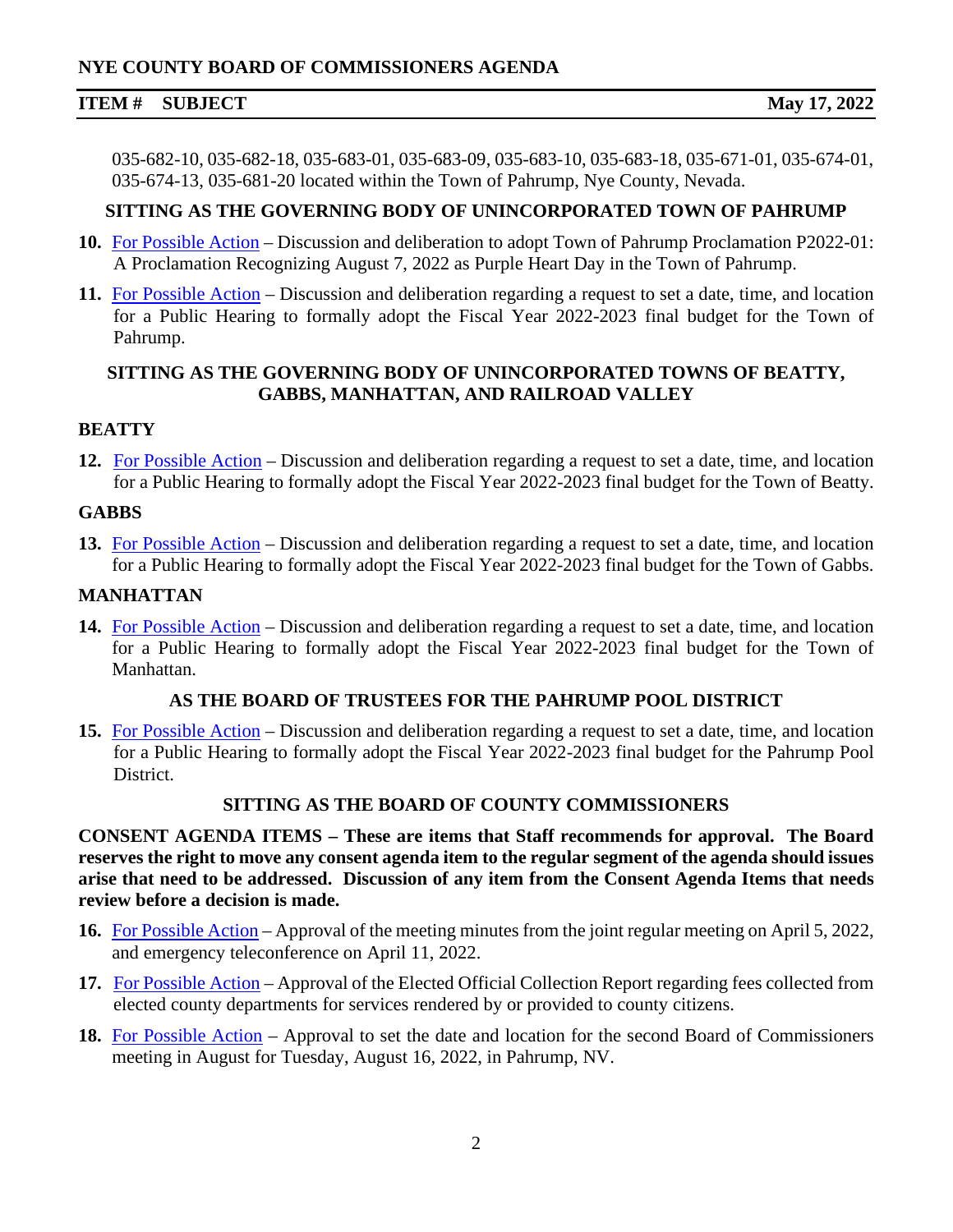# **NYE COUNTY BOARD OF COMMISSIONERS AGENDA**

#### **ITEM # SUBJECT May 17, 2022**

- **19.** [For Possible Action](https://www.nyecountynv.gov/DocumentCenter/View/41081/Item19) Approval of Assessor's Office Change Requests to allow the Nye County Assessor/Treasurer to process and:
	- 1) Issue a refund in the amount of \$750.33 to Nathan & Terri Jo Hook, owners of 3330 Vanguard Ave., Pahrump, NV, Assessor's Parcel Number 040-542-05.
- **20.** [For Possible Action](https://www.nyecountynv.gov/DocumentCenter/View/41082/Item20) Approval to: 1) Accept the Federal Fiscal Year 2021 Emergency Management Performance Grant (EMPG), Award # EMF-2021-EP-00005-S01 through the State of Nevada Department of Public Safety, Division of Emergency Management in the amount of \$60,519.00 with a County Match of \$60,519.00 for 50% of the Personnel costs of the Director of Department of Emergency Management for the grant period effective September 1, 2020 – September 30, 2022; 2) Delegate a one-time authorization to Comptroller Savannah Rucker to execute the award documents through the online portal; and 3) Fund \$60,519.00 from Grants 10340, and \$60,519.00 from General fund 10101.
- **21.** [For Possible Action](https://www.nyecountynv.gov/DocumentCenter/View/41083/Item21) Approval to: 1) Accept the Federal Fiscal Year 2021 Emergency Management Performance Grant - American Rescue Plan Act (ARPA EMPG) Award # EMF-2021-EP-00013-S01 through the State of Nevada Department of Public Safety, Division of Emergency Management in the amount of \$17,048.00 with a County Match of \$17,048.00 to construct and install a storage building for the Department of Emergency Management; 2) Delegate a one-time authorization to Comptroller Savannah Rucker to execute the award documents through the online portal; and 3) Fund \$17,048.00 from Grants 10340, and \$17,048.00 from General fund 10101.
- **22.** [For Possible Action](https://www.nyecountynv.gov/DocumentCenter/View/41084/Item22) Approval to: 1) Allow the Town of Tonopah to proceed without further solicitation for Contract PWP-NY-2022-188 for the Community Development Block Grant (CDBG) award #CDBG-CV 21/PF/07 for the Town of Tonopah Union Plaza/Events Plaza and Convention Center Parking Project. There is no cost to the County.

# **BOARD OF COMMISSIONERS**

- **23.** For Possible Action Closure of meeting, pursuant to NRS 241.015(3)(b)(2) for purposes of conferring with legal counsel regarding potential or current litigation.
- **24.** Closed meeting, pursuant to NRS 241.015(3)(b)(2) for purposes of conferring with legal counsel regarding potential or current litigation.
- **25.** For Possible Action Discussion and deliberation on conference with legal counsel regarding potential or current litigation presented in closed meeting.
- **26.** For Possible Action Closure of meeting, pursuant to NRS 288.220 for purposes of conferring with the County's management representatives regarding labor negotiations, issues and other personnel matters.
- **27.** Closed meeting, pursuant to NRS 288.220 for purposes of conferring with the County's management representatives regarding labor negotiations, issues and other personnel matters.
- **28.** For Possible Action Discussion and deliberation on labor negotiations, issues and other personnel matters presented in closed meeting.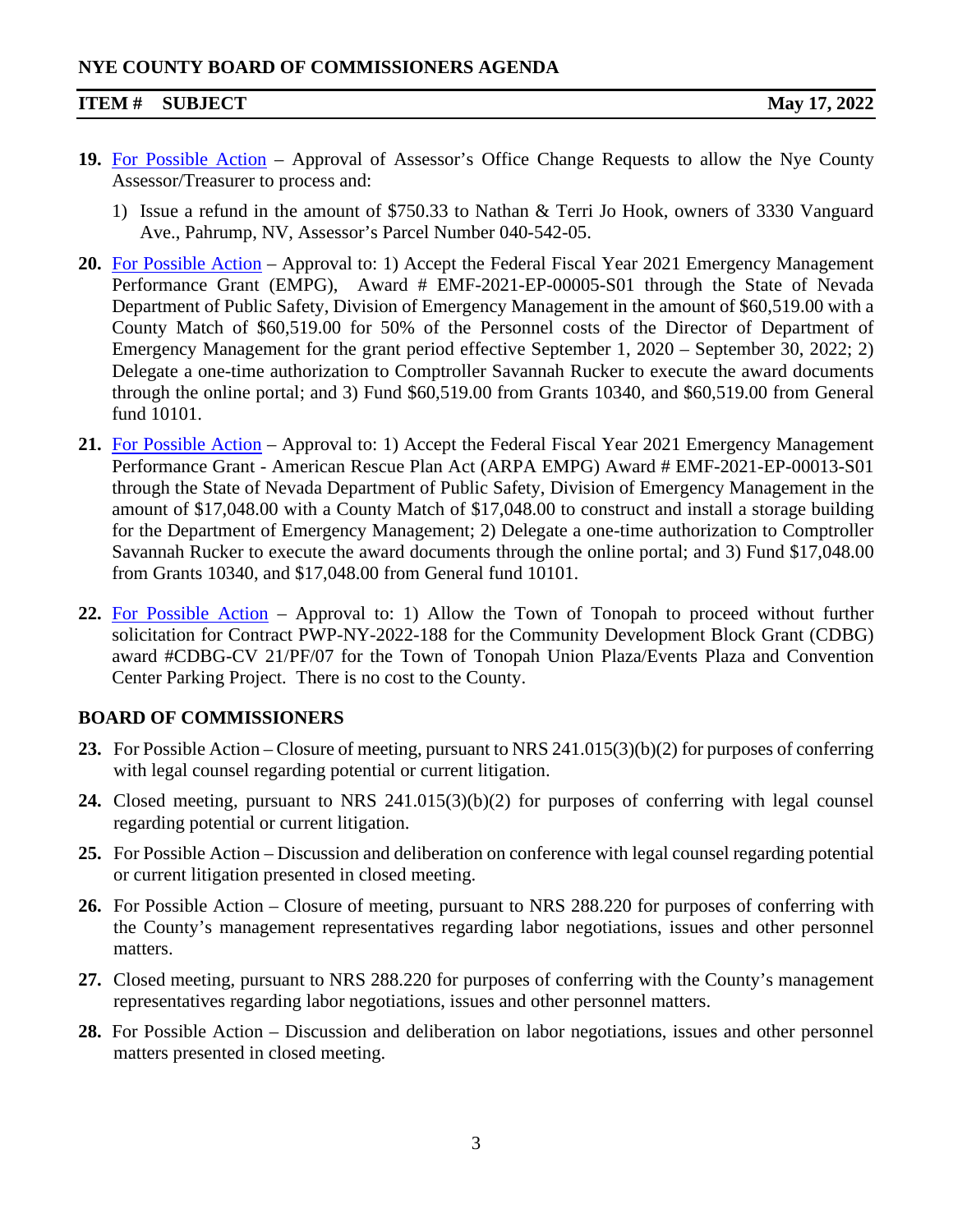# **ITEM # SUBJECT May 17, 2022**

- **29.** [For Possible Action](https://www.nyecountynv.gov/DocumentCenter/View/41085/Item29) Discussion and deliberation regarding Nye County Proclamation P2022-04: A Proclamation in support of proclaiming the month of May as Military Appreciation Month in Nye County.
- **30.** [For Possible Action](https://www.nyecountynv.gov/DocumentCenter/View/41086/Item30) Discussion and deliberation to: 1) Relocate the Fifth Judicial District Departments 1 and 2, courtrooms and staff from the Ian Deutch Government Complex in Pahrump and the William P. Beko Justice Complex in Tonopah to locations determined by the Board of County Commissioners; and 2) Establish a timeline for the relocation.

# **CLERK**

**31.** [For Possible Action](https://www.nyecountynv.gov/DocumentCenter/View/41087/Item31) – Discussion and deliberation to: 1) Appoint one member to the Nye County Parks and Recreation Advisory Board due to a resignation from the following is list of applicants: Holly Merritt; or 2) Readvertise for the appointment.

# **COUNTY MANAGER**

- **32.** [For Possible Action](https://www.nyecountynv.gov/DocumentCenter/View/41088/Item32) Discussion and deliberation to accept or reject any or all bids for Resolution No. 2022-05: A Resolution of Intent to Sell county-owned property, specifically identified as 1501 and 1503 E. Calvada Blvd, Pahrump NV, Assessor's Parcel Number 042-041-35, located in Section 23 and 26, Township 20 South, Range 53 East, F#173521 P.1B 3.83 Acres Calvada Valley Unit 3, more commonly known as Pahrump Medical Center.
- **33.** [For Possible Action](https://www.nyecountynv.gov/DocumentCenter/View/41089/Item33) Discussion and deliberation regarding approval to provide Program Funding to the Disabled American Veterans (DAV) Chapter 15 in the amount of \$4,600.00 to fund the Veteran Service Officer's (VSO) office located in the Lobby of the Desert View Hospital to be funded by 10210 Veterans Services fund.
- **34.** [For Possible Action](https://www.nyecountynv.gov/DocumentCenter/View/41090/Item34) Discussion and deliberation regarding approval to provide Program Funding to Pahrump Valley Public Transportation, VETrans program in the amount of \$15,000.00 to provide transportation services specifically for Veterans to be funded by 10210 Veterans Services fund.

# **FINANCE**

- **35.** [For Possible Action](https://www.nyecountynv.gov/DocumentCenter/View/41091/Item35) Discussion and deliberation regarding the budget status for March 2022 for Nye County and all sub-entities for Fiscal Year 2022.
- **36.** [For Possible Action](https://www.nyecountynv.gov/DocumentCenter/View/41092/Item36) Discussion and deliberation to adopt, amend and adopt, or reject Nye County Resolution No. 2022-21: A Resolution Authorizing Transfer of Funds into the Pahrump Landfill Closure and Post Closure Trust Fund.
- **37.** [For Possible Action](https://www.nyecountynv.gov/DocumentCenter/View/41093/Item37) Discussion and deliberation regarding a request to set a date, time, and location for a Public Hearing to formally adopt the Fiscal Year 2022-2023 final budget for Nye County.

# **PLANNING/BUILDING/CODE COMPLIANCE**

**38.** [For Possible Action](https://www.nyecountynv.gov/DocumentCenter/View/41094/Item38) – Discussion and deliberation to approve an application for an Adult Use Cannabis License (Retail Store/Dispensary) CBL-21-151 for Nevada Organic Remedies, dba The Source, located at 2370 S. Homestead Road, Pahrump, NV. Assessor's Parcel Number 042-312-14. Nevada Organic Remedies, LLC. / Brandon Wiegand, Chief Commercial Officer – Applicant.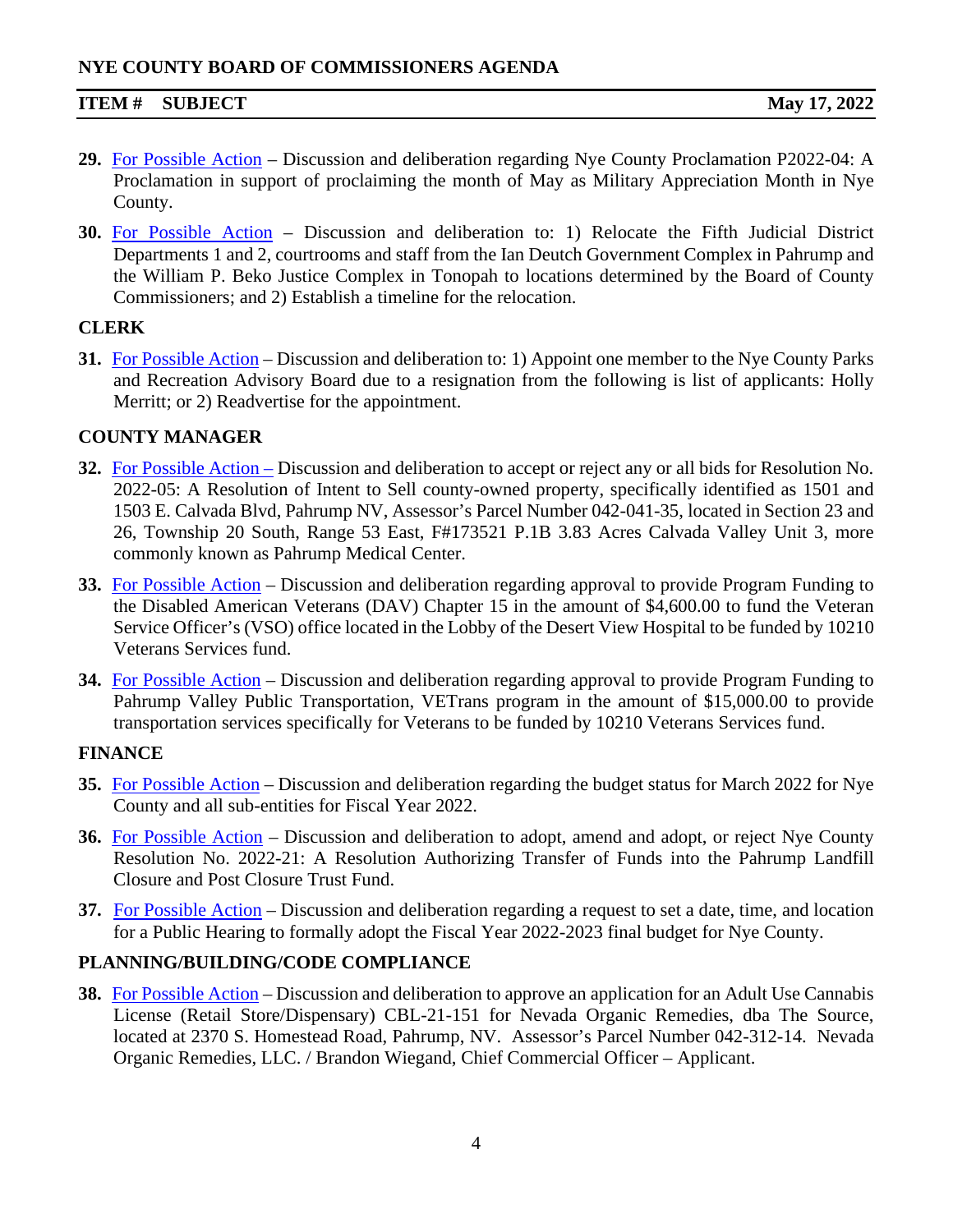# **NYE COUNTY BOARD OF COMMISSIONERS AGENDA**

# **ITEM # SUBJECT May 17, 2022**

- **39.** [For Possible Action](https://www.nyecountynv.gov/DocumentCenter/View/41095/Item39) Discussion and deliberation regarding a request to: 1) Set a date, time and location for a Public Hearing on Nye County Bill No. 2022-04: A Bill proposing to amend Nye County Code Title 17, Comprehensive Land Use Planning and Zoning, by adding Chapter 17.13 entitled Special Use Permits, to establish land use and permitting requirements applicable to certain types of land uses including definitions, special uses requiring special use permits, applications, grounds for suspension and revocation, and time limitations, and providing for the severability, constitutionality and effective date thereof; and other matters properly relating thereto; and 2) Read the title of the Bill into the record.
- **40.** [For Possible Action](https://www.nyecountynv.gov/DocumentCenter/View/41096/Item40) Discussion and deliberation regarding a request to: 1) Set a date, time and location for a Public Hearing on Nye County Bill No. 2022-05: A Bill proposing to amend the International and Uniform Building and Construction Codes Effective Within Nye County as set forth in Nye County Code Chapter 15.16.010, pertaining to the requirement for automatic sprinkler systems in new buildings and structures; and providing for the severability, constitutionality, and effective date thereof; and other matters properly relating thereto; and 2) Read the title of the Bill into the record.

# **PUBLIC WORKS**

- **41.** [For Possible Action](https://www.nyecountynv.gov/DocumentCenter/View/41097/Item41) Discussion and deliberation to approve the Nye County Public Works Department to enter into negotiation and voluntary acquisition for fair market value by Nye County of certain portions of real property necessary for the Nevada Federal Lands Access Program (NFLAP) project to improve access to the Ash Meadows National Wildlife Refuge and Death Valley National Park along Bob Ruud Memorial Highway and Bell Vista Avenue from SR-160 (MP 0) to the California Stateline (MP 21), including authorization for hiring appraisers, surveyors, and other professionals necessary to acquire such property.
- **42.** [For Possible Action](https://www.nyecountynv.gov/DocumentCenter/View/41098/Item42) Discussion and deliberation to: 1) Approve retaining the service of Steven M. Silva of Nossaman LLP to serve as outside counsel to provide legal advice in relation to the possible acquisition of real property as part of Nevada Federal Lands Access Program (NFLAP) project to improve access to the Ash Meadows National Wildlife Refuge and Death Valley National Park along Bob Ruud Memorial Highway and Bell Vista Avenue from SR-160 (MP 0) to the California Stateline (MP 21); 2) authorize the Nye County District Attorney to execute an attorney engagement letter with Steven M. Silva of Nossaman LLP on behalf of Nye County with a budget not to exceed the amount of \$7,500.00; and 3) Fund from 10205 Road Fund.
- **43.** [For Possible Action](https://www.nyecountynv.gov/DocumentCenter/View/41099/Item43) Discussion and deliberation to approve the amended Airport Capital Improvement Plan (ACIP) data sheets and support information for the Beatty Airport for Fiscal Years 2023 through 2027.
- **44.** [For Possible Action](https://www.nyecountynv.gov/DocumentCenter/View/41100/Item44) Discussion and deliberation to approve the proposed Fiscal Year 2022-2023 Regional Transportation Commission (RTC) budgets.
- **45.** [For Possible Action](https://www.nyecountynv.gov/DocumentCenter/View/41101/Item45) Discussion, deliberation to set a date, time, and location for a Public Hearing on the results of Public Works identification and determination of improved roads and streets maintained by Nye County during Calendar Year 2020 for the purposes of compliance with NRS Chapter 365.550 with respect to Proceeds of Tax Levied pursuant to NRS 365.180; and other matters properly related thereto.